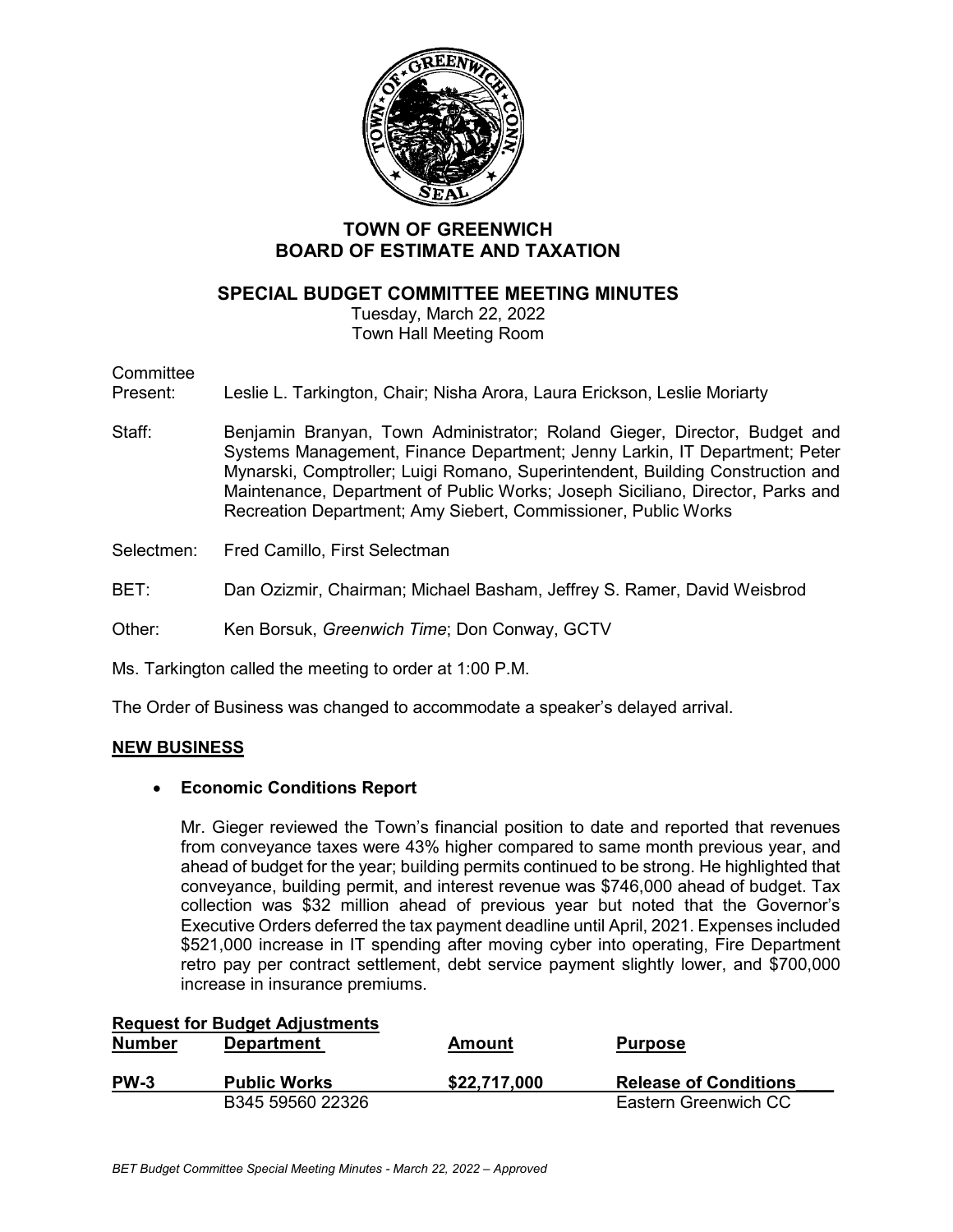Ms. Tarkington requested that the amount to be released should be \$18,677,000 since the \$4 million increase in construction costs approved the previous month did not have a condition attached. Ms. Siebert agreed and added that the \$4 million construction cost increase appropriation had already been approved by the RTM and explained that the department was looking forward to moving ahead with the contract. The operations plan, public/private partnership plan and recognition of the Cohen contribution of \$5 million per contractual agreement, were attached to the application; however, the long term lease template, rental space projections, and re-opening plan were not yet available. Mr. Siciliano commented that lists of future tenants and program dates were being assembled. A member of the Committee asked to review the market analysis of competitive fees being used to develop EGCC's fee schedule for offsetting operating costs. A suggestion was made to benchmark fees and charges against other communities, the Library, and Bruce Museum.

> Upon a motion by Ms. Erickson, seconded by Ms. Moriarty, to approve the release of conditions on \$18,677,000 for construction of the Eastern Greenwich Civic Center, the Committee voted 4-0-0 to recommend the application to the full BET for its approval. Motion carried.

| <b>SE-9</b> | <b>First Selectman</b> | \$31,399,117 | <b>Additional Appropriation</b> |
|-------------|------------------------|--------------|---------------------------------|
|             | F-Various              |              | American Rescue Plan Grant      |

Mr. Branyan provided background information about the American Rescue Plan (ARP) Grant and process to select recipients and distribution of the funds. He expressed appreciation for the advisory working group contribution to prioritizing recipients and projects, and complimented their input for increasing the quality of the results. He repeated the categories of eligibility (Affordable Housing, HVAC, storm-water and sewers, response to negative economic impact, loss of revenue and administrative expenses). He noted that no changes had been made to allocation of the grant funding subsequent to the March 21, 2022 First Selectman's Public Hearing. He commented on important dates to remember as being auditable issues, and that the capital items identified met ARP conditions.

The Committee began a dialogue with the First Selectman Camillo and Town Administrator Branyan on each proposed allocation and its consistency with the grant's intent to address COVID impact and transformational improvement. Specific line items discussed included affordable housing allocation, HVAC for schools, TNW and Library, Department of Human Services allocations, non-profit allocations, public health education specialist allocation, Loss of Revenue allocation, amounts, and administrative expense allocation. Questions concerning future audit trail obligations; the mechanics of giving under the federal reporting requirements; the participation of the BET Law Committee and Town Law Department; and, differentiating between the effectiveness and controls using direct relief and third-party channels, were deliberated.

The Committee proposed the following changes:

Upon a motion by Ms. Moriarty, seconded by Ms. Erickson, to reduce "Replacing Lost Public Sector Revenue" by \$140,750 and transfer it to the Department of Human Services to bring the total allocated to DHS to \$1 million, the Committee voted 2-2-0. Motion failed.

Upon a motion by Ms. Moriarty, seconded by Ms. Erickson, to reduce "Replacing Lost Public Sector Revenue" by \$150,000 to restore funding to the YWCA Sexual Assault Services and Prevention Education program in the Non-Profit funding category. The Committee voted 2-2-0. Motion failed.